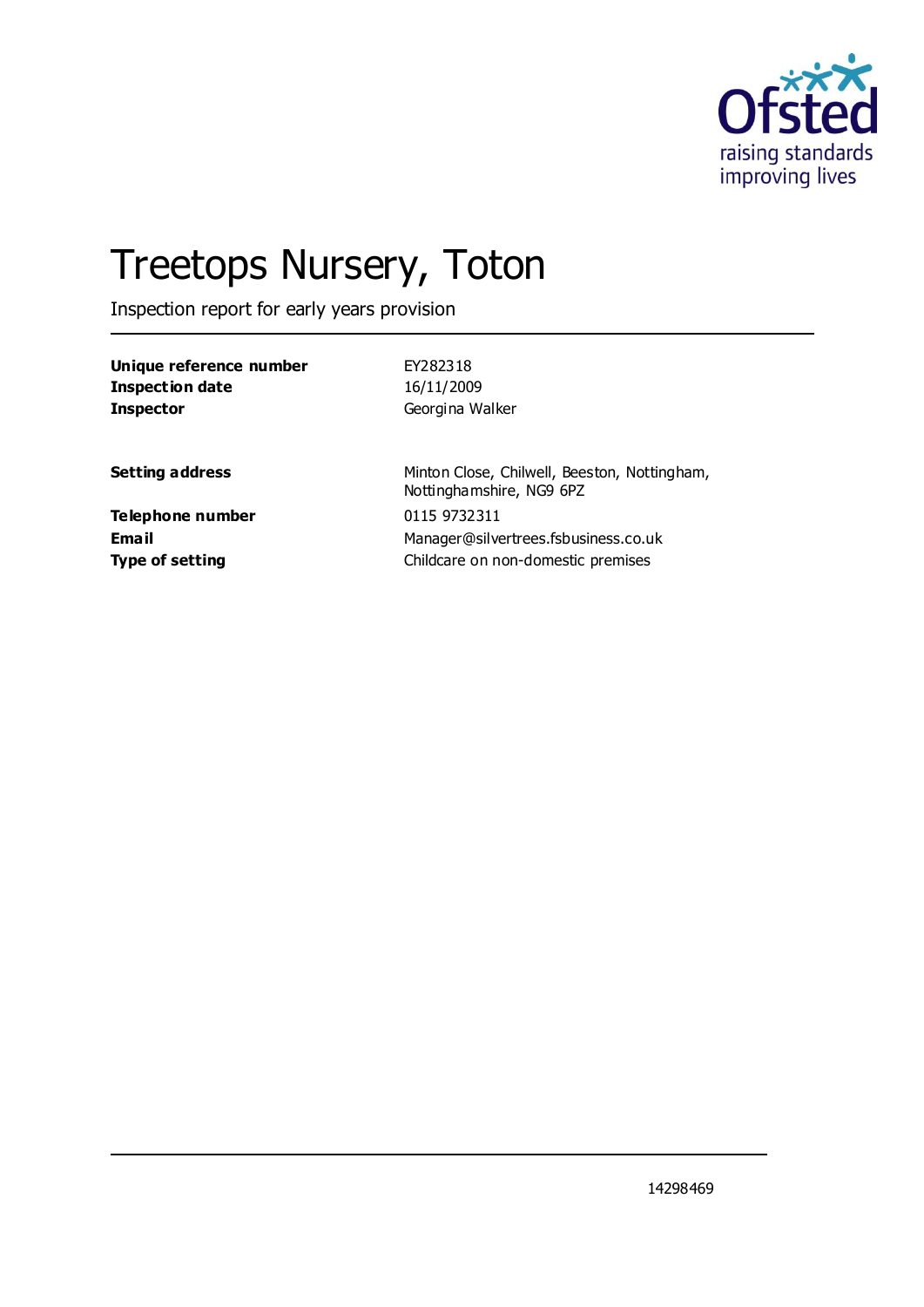The Office for Standards in Education, Children's Services and Skills (Ofsted) regulates and inspects to achieve excellence in the care of children and young people, and in education and skills for learners of all ages. It regulates and inspects childcare and children's social care, and inspects the Children and Family Court Advisory Support Service (Cafcass), schools, colleges, initial teacher training, work-based learning and skills training, adult and community learning, and education and training in prisons and other secure establishments. It rates council children's services, and inspects services for looked after children, safeguarding and child protection.

If you would like a copy of this document in a different format, such as large print or Braille, please telephone 08456 404040, or email enquiries@ofsted.gov.uk.

You may copy all or parts of this document for non-commercial educational purposes, as long as you give details of the source and date of publication and do not alter the information in any way.

Royal Exchange Buildings St Ann's Square Manchester M2 7LA

T: 08456 404040 Textphone: 0161 618 8524 E: enquiries@ofsted.gov.uk W: [www.ofsted.gov.uk](http://www.ofsted.gov.uk/)

© Crown copyright 2009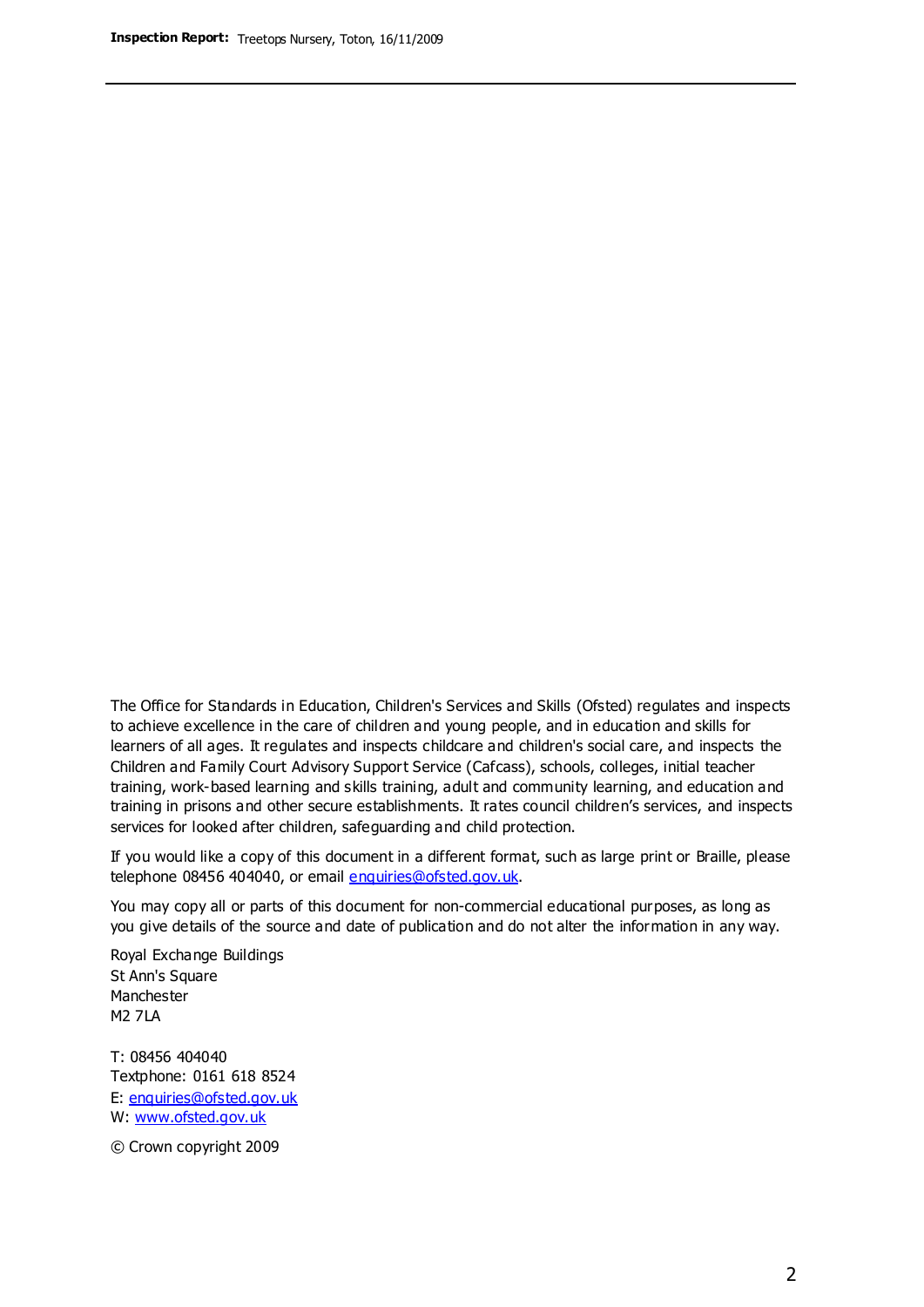### **Introduction**

This inspection was carried out by Ofsted under Sections 49 and 50 of the Childcare Act 2006 on the quality and standards of the registered early years provision. 'Early years provision' refers to provision regulated by Ofsted for children from birth to 31 August following their fifth birthday (the early years age group). The registered person must ensure that this provision complies with the statutory framework for children's learning, development and welfare, known as the *Early* Years Foundation Stage.

The provider must provide a copy of this report to all parents with children at the setting where reasonably practicable. The provider must provide a copy of the report to any other person who asks for one, but may charge a fee for this service (The Childcare (Inspection) Regulations 2008 regulations 9 and 10).

The setting also makes provision for children older than the early years age group which is registered on the voluntary and/or compulsory part(s) of the Childcare Register. This report does not include an evaluation of that provision, but a comment about compliance with the requirements of the Childcare Register is included in Annex B.

Please see our website for more information about each childcare provider. We publish inspection reports, conditions of registration and details of complaints we receive where we or the provider take action to meet the requirements of registration.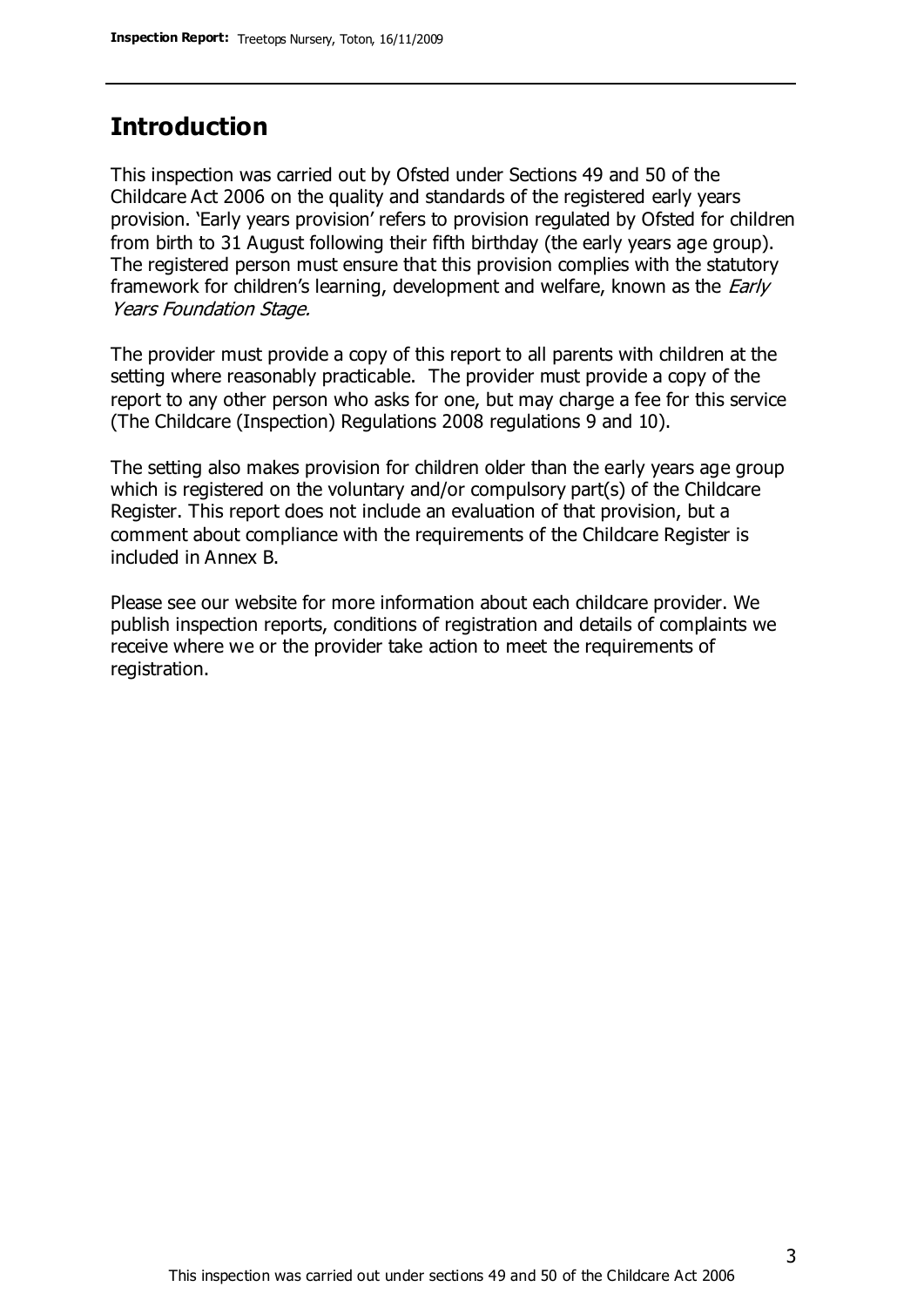### **Description of the setting**

Treetops Nursery, Toton originally opened in 1998 and changed ownership in 2004. The nursery operates from four rooms in purpose built, detached premises on the Toton/Chilwell border, Nottinghamshire. The nursery serves families from the local and surrounding area. There are no steps or ramp required to access the premises. There is a secure outdoor play area for each age range.

The setting is registered on the Early Years Register and compulsory part of the Childcare Register, to care for 65 children from birth to eight years and there are currently 103 children in the early years age range on roll. This includes children who receive funding for early education. The setting does share and seek information in partnership with other Early Years Foundation Stage (EYFS) settings the children attend, or will attend. The setting currently supports children with special educational needs and/or disabilities (SEND) and children who speak English as an additional language.

The nursery opens five days a week all year round, except Bank Holidays and the week between Christmas and New Year. Sessions are from 7.30am until 6.00pm. The setting employs nine full-time staff and four part-time members of staff who work with the children. There is also a pool of five support staff to cover absences. Most of the staff hold appropriate early years qualifications. Four staff are undertaking child care related degrees. The nursery is one of 26 owned by Treetops Nurseries Limited. Day to day responsibility of the nursery is delegated to the manager and staff. The setting receives support from a member of staff from the local authority and is a member of the National Day Nurseries Association (NDNA). The setting holds the NDNA Quality Counts, Accreditation Grade Two and the Investors in People Award.

### **The overall effectiveness of the early years provision**

Overall the quality of the provision is good.

Overall the quality of the provision is good. A welcoming environment is created to ensure all children are happy and enjoy themselves as learn through their play. Children engage in an exciting range of outstanding activities and make substantial progress in their learning and development. The inclusion of all children is successfully promoted and their unique needs addressed as there are excellent relationships formed between staff, parents, carers and relevant agencies. Ongoing evaluation of the service and improvement plans contribute to the welfare and learning requirements being constantly monitored, and practices improved for the benefit of the children.

### **What steps need to be taken to improve provision further?**

To further improve the early years provision the registered person should: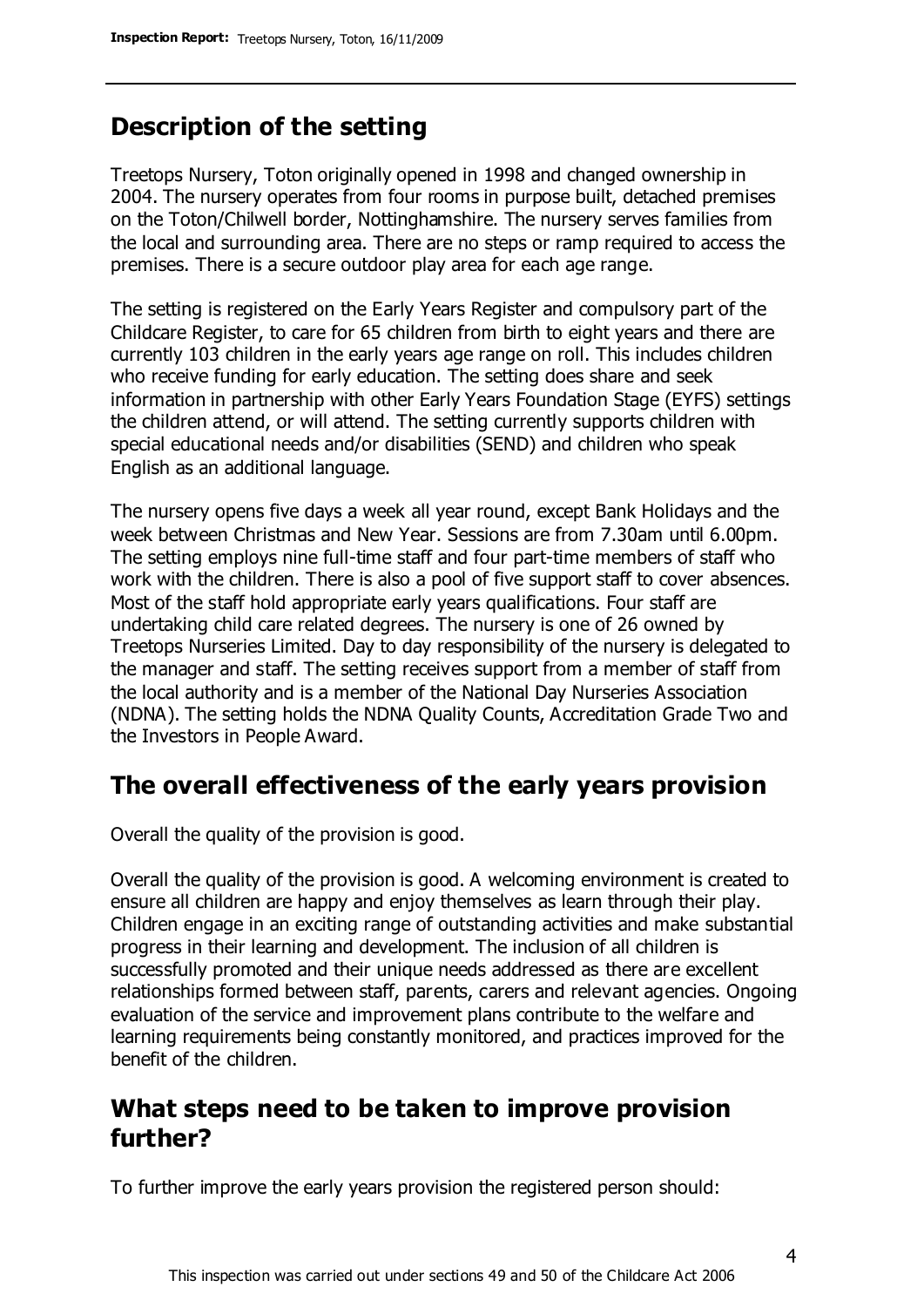ensure staff are robust in monitoring and removing potential hazards to children.

### **The effectiveness of leadership and management of the early years provision**

Recommendations from the last inspection have been addressed to meet previous and current legislation. Parents can be assured this assists in promoting the safety and well-being of the children to a high standard. Staff attendance at training and a commitment to increasing knowledge and qualification status supports the children's learning experiences. All staff are now familiar with the child protection procedures and have updated their knowledge by attending training. There are effective records maintained to ensure all persons have relevant suitability checks to assist in safeguarding the children. Staff are effectively and efficiently deployed, with excellent records clearly showing who cares for the children at all times. Supernumerary or part-time and support staff are available to cover absences to ensure ratios are maintained by persons the children know. Self-evaluation is a worthwhile, ongoing aspect of the setting to identify tasks for continuous improvement with a company incentive scheme assisting in these endeavours. Risk assessments are generally superior although they do not include two potential hazards indoors and one outdoors.

A comprehensive staff induction regarding policies and practices contributes to safeguarding children. Reporting of accidents and the record keeping of any medication administered is exemplary. Robust hygiene and cleaning procedures are followed by staff to prevent cross-infection. Children are encouraged to develop good hygiene practices and spontaneously use the foam sanitizers in the pre-school playroom. The environment is decorated with an extensive variety of posters, photographs and children's craft work to ensure the premises are bright, cheerful and very welcoming to the children. Copies of policies and procedures are available to parents and through consistent discussions, questionnaires, written information in newsletters, daily diaries for younger children and verbal information shared by the staff, very effective partnerships are formed. Parents and carers are invited to the parents evenings twice a year and to join in outings to the zoo or pantomime. Grandparents are also invited to play and have tea served by the older children.

Extensive information about their child is provided by parents and carers on admittance and when children move to the next room more detail is recorded on transition sheets. Appropriate words are sought from parents to assist with children's care and individual need in a range of languages children speak. Inclusion of all children is given utmost priority and advice and resources sought from other professionals when necessary successfully assists with integration. Sign language is used throughout the nursery to great effect. Festivals and celebrations are extensively included in the planning of activities, including fund raising as children make cakes for 'Children In Need' day. Parents are aware their child's purposeful development records can be read and discussed at any time or at the planned open evenings. Children's progress is recorded on worthwhile documents to share with parents and other EYFS settings children attend to ensure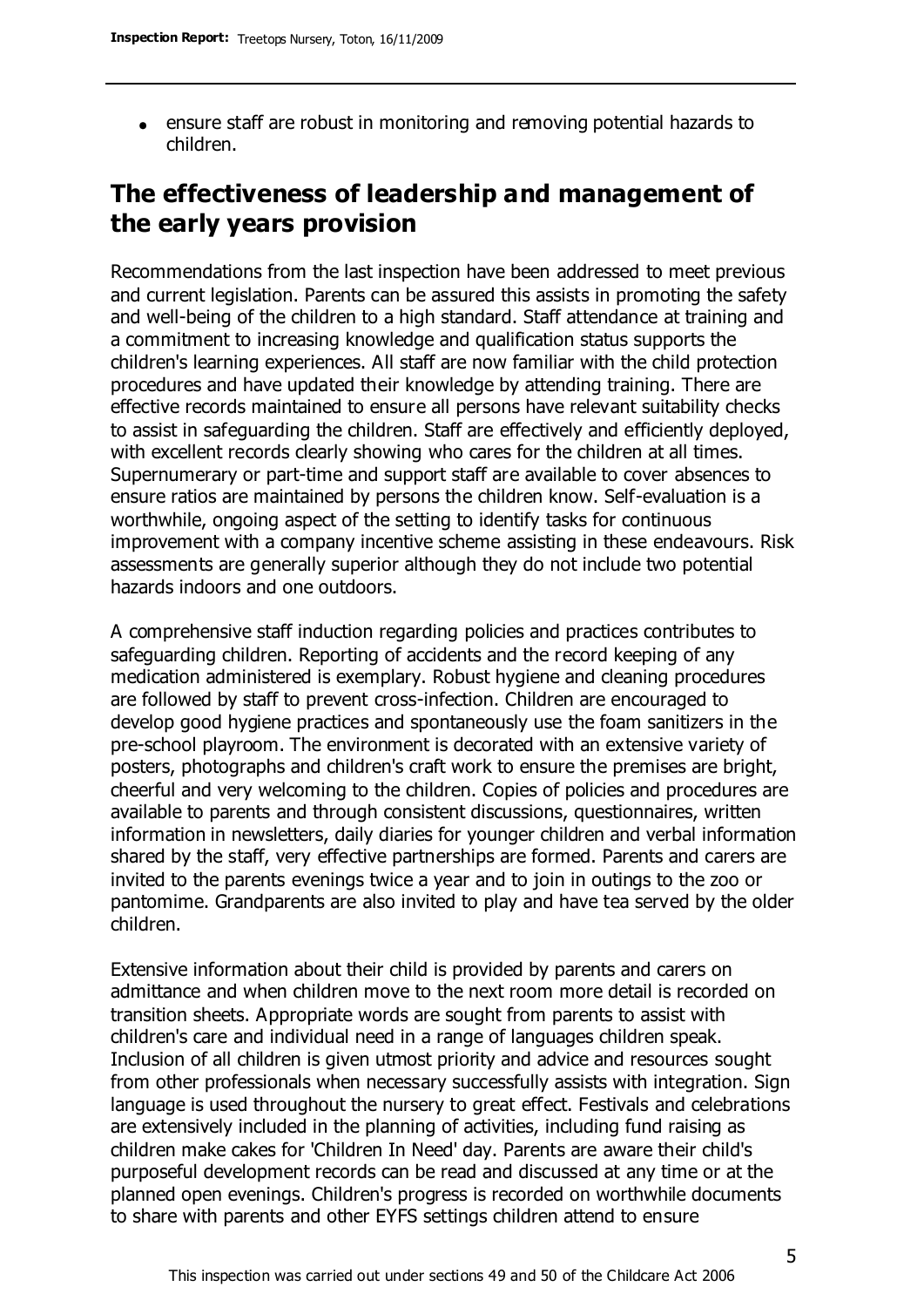consistency in promoting the next steps of development. The forward thinking staff organise visits to the schools children move on to, and fruitful partnerships are formed with staff from those schools.

### **The quality and standards of the early years provision and outcomes for children**

A key person for each child ensures children develop their potential rapidly towards the early learning goals through all staff using their considerable expertise and experience. Planning is ongoing for individual children to ensure progress for each child and next steps are consistently included. The dynamic staff create inspiring activities and children thrive and are eager to engage in the substantial range presented. Observation and assessment is extensive. There are opportunities for parents to record information and be involved in the children's learning, for example, by borrowing books or resources to take home to bake or paint. This comprehensive information for each child gives a clear picture of overall progress. The setting is unquestionably proactive in setting targets for improvement and have obtained funding to improve free flow access to outdoors which will allow outdoor play under a covered area. This area is already substantially resourced and extremely welcoming for planned and child-instigated imaginary and physical play opportunities. Outdoor play is accessed in all types of weather to create a healthy lifestyle, develop a substantial range of skills, and learn about nature. The children voted to have two guinea pigs which they help to care for, as well as the fish they take turns to feed. Babies and toddlers have their own designated outdoor play areas which enables them to develop skills safely.

Children develop a positive awareness of themselves and their needs through expert practice from staff. The children consistently learn skills which they will require in the future and have a positive understanding of differences in society and the world around them. The children are well-behaved and some have helped to make the display about the rules they must follow. They respond positively to staff who teach children safety indoors and on outings into the community. Children develop a positive awareness of their thirst needs and help themselves to drinks of water in their own labelled sport-type bottles or beakers. They have a good knowledge of healthy eating, for example, at snack time choosing fruit and water, milk or fresh orange juice to drink. At lunch time the older children competently serve themselves shepherds pie and vegetable followed by pureed fruit, all freshly prepared on the premises. Excellent systems are in place to address medical or religious preferences regarding meals and drinks. Children are self-motivated in making decisions about their play, choosing from those presented, helping themselves or requesting toys from high shelves from labelled storage boxes. Children are enthusiastic about mark-making and use the extensive range of stationery tools in the writing areas. Older children take paper and pencils into the home corner to write shopping lists as they play. Babies are encouraged to make sounds and talk as staff sit at their level to play. Soft music plays in the background and toddlers spontaneously sway to the rhythm. Staff ask open-ended questions and older children are confident to ask questions and share their knowledge, for example, when baking or discussing which of the giant snails is the mummy. All children choose books from the extensive range in each room. In the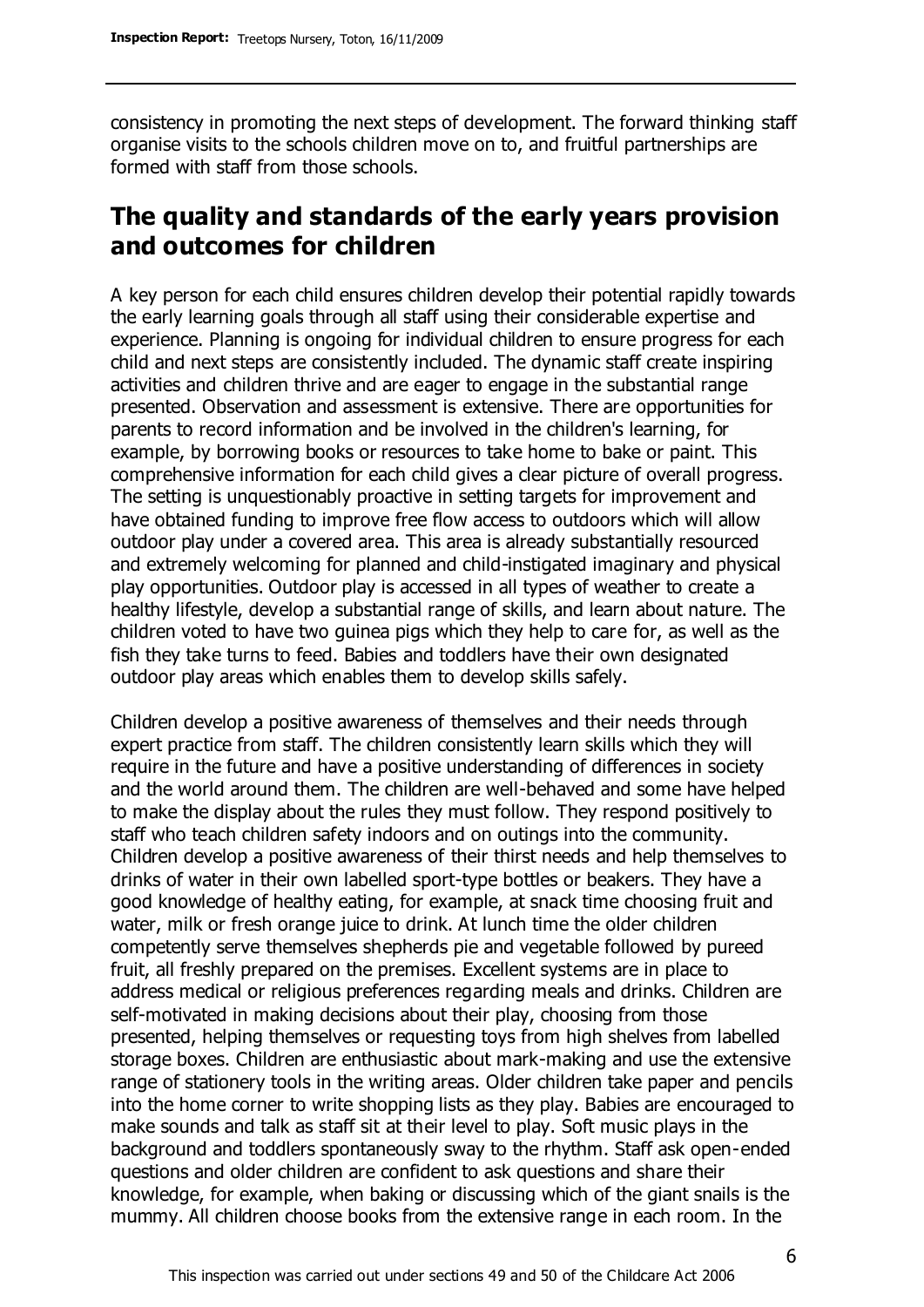toddler area they have a cosy den with voile over to snuggle in to read books. Preschool children are overjoyed about visits to the local library to choose their own books and listen to stories read by the librarian.

Children are supported to develop problem solving and other numeracy skills during the whole range of activities creatively adapted by staff to encourage individual development. The children use tools and building materials with superb dexterity as they create buildings with plastic or wooden bricks. Children are eager to share information about their life outside of the setting or bring in resources. Staff creatively extend such interests with a 'Possible Line Of Development' ( PLOD) chart ,for example, a child interested in pirates led to substantial activities in each area of learning over a period of weeks which all children were able to benefit and learn from. They use a wide range of battery operated toys and competently use the computer to enhance their learning experiences for the future. Older children can join in French lessons and are aware of the display of French words and numerals in their playroom. All are encouraged to be active and develop mobility and physical activities both in and outdoors, with music and movement activities which children eagerly engage in. Children use an extensive range of textures, paints and tools to create models or pictures during an exciting range of craft activities. They feel shaving foam or wood, and take water from the water-play tray into the home corner to wash the toy crockery. They relish engaging in role play and organise themselves, showing excellent imaginations. The visit from 'Zoo Lab' is a great talking point and children recall how the home corner was turned into the jungle and they learnt more about nature and the wider world.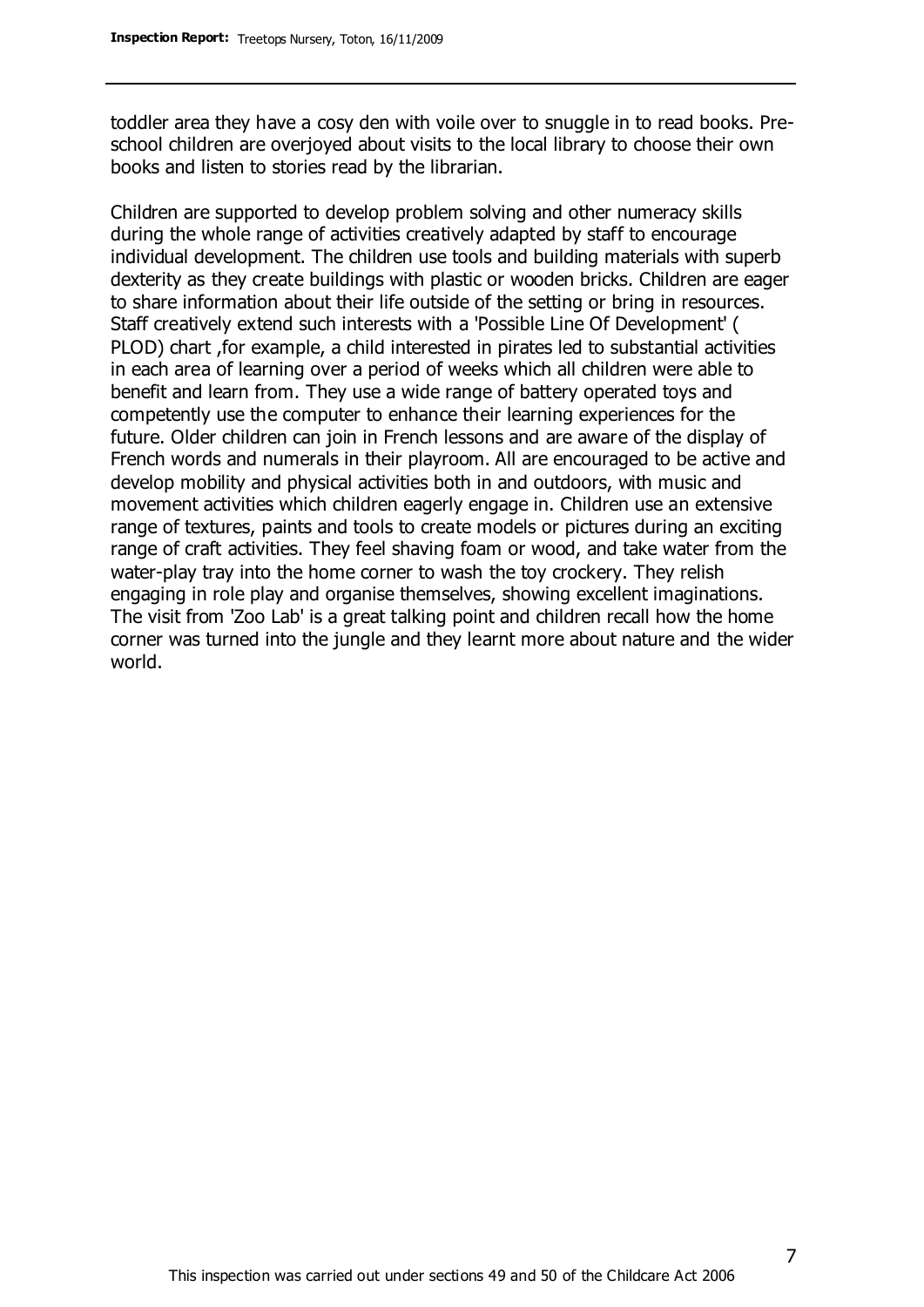## **Annex A: record of inspection judgements**

#### **The key inspection judgements and what they mean**

Grade 1 is Outstanding: this aspect of the provision is of exceptionally high quality Grade 2 is Good: this aspect of the provision is strong Grade 3 is Satisfactory: this aspect of the provision is sound Grade 4 is Inadequate: this aspect of the provision is not good enough

#### **The overall effectiveness of the early years provision**

| How well does the setting meet the needs of the      |  |
|------------------------------------------------------|--|
| children in the Early Years Foundation Stage?        |  |
| The capacity of the provision to maintain continuous |  |
| improvement                                          |  |

#### **The effectiveness of leadership and management of the early years provision**

| How effectively is the Early Years Foundation Stage led                                         |   |
|-------------------------------------------------------------------------------------------------|---|
| and managed?                                                                                    |   |
| The effectiveness of leadership and management in embedding<br>ambition and driving improvement |   |
|                                                                                                 |   |
| The effectiveness with which the setting deploys resources                                      |   |
| The effectiveness with which the setting promotes equality and                                  |   |
| diversity                                                                                       |   |
| The effectiveness of safeguarding                                                               | フ |
| The effectiveness of the setting's self-evaluation, including the                               |   |
| steps taken to promote improvement                                                              |   |
| The effectiveness of partnerships                                                               |   |
| The effectiveness of the setting's engagement with parents and                                  |   |
| carers                                                                                          |   |

#### **The quality of the provision in the Early Years Foundation Stage**

The quality of the provision in the Early Years Foundation Stage  $\vert$  2

#### **Outcomes for children in the Early Years Foundation Stage**

| <b>Outcomes for children in the Early Years Foundation</b>    |  |
|---------------------------------------------------------------|--|
| <b>Stage</b>                                                  |  |
| The extent to which children achieve and enjoy their learning |  |
| The extent to which children feel safe                        |  |
| The extent to which children adopt healthy lifestyles         |  |
| The extent to which children make a positive contribution     |  |
| The extent to which children develop skills for the future    |  |

Any complaints about the inspection or report should be made following the procedures set out in the guidance available from Ofsted's website: www.ofsted.gov.uk